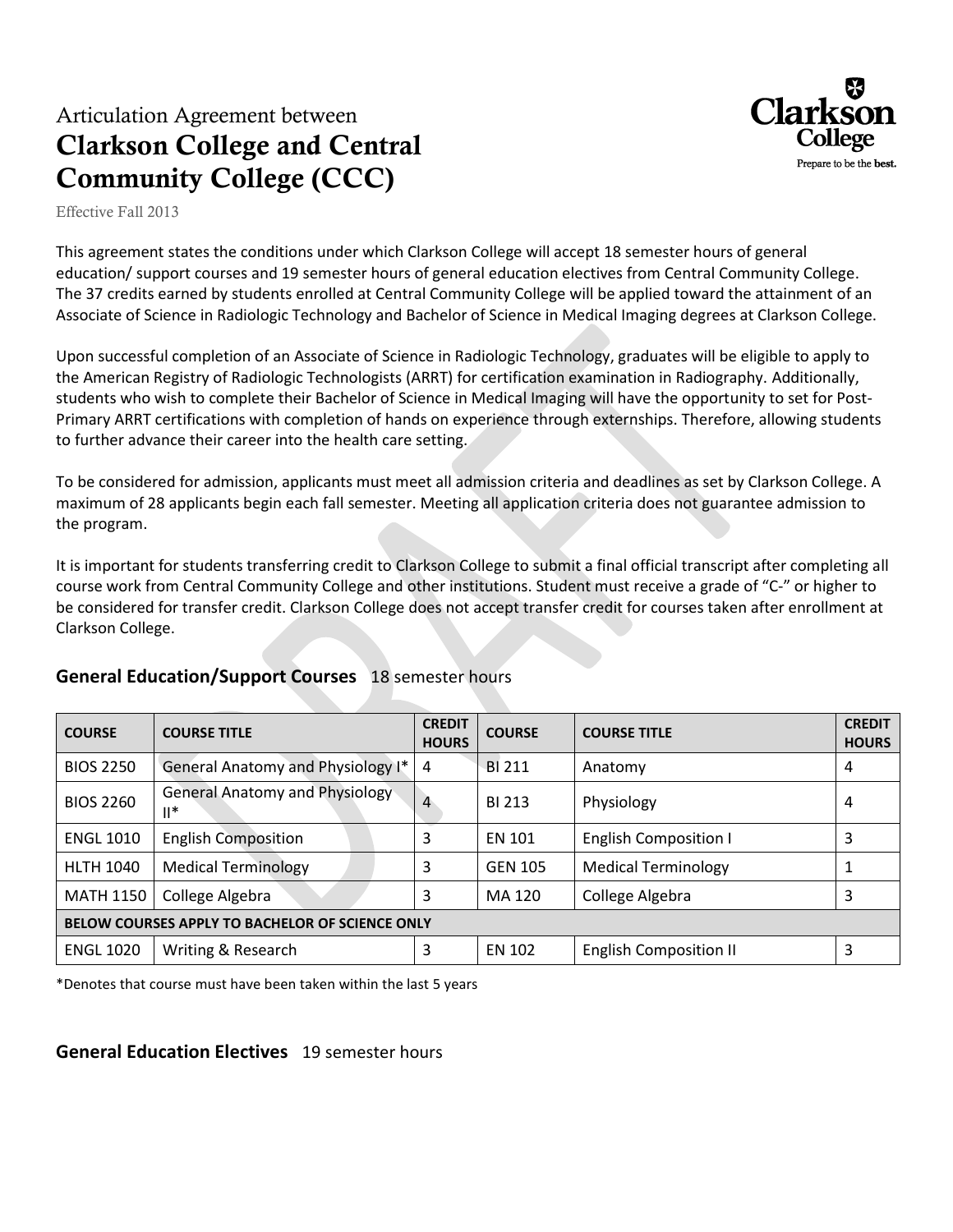General obligations of Clarkson College:

- 1. Consultation for recruitment materials
- 2. Regular contact, including campus visits, with the Central Community College faculty and students
- 3. JRCERT Accreditation of the program and Clinical Affiliate Sites
- 4. Clinical rotation priority to Central Community College students wanting Central Nebraska Clinical rotations
- 5. Maintain clinical locations in Central Western Nebraska
- 6. Upon admission to Clarkson College, 1 to 1 advising for Central Community College students

General obligations of Central Community College:

- 1. Recruitment materials for the Associate of Science in Radiologic Technology and Bachelor of Science in Medical Imaging degree at Clarkson College and placement on Central Community College website
- 2. A point of contact faculty member or administrator for program coordination
- 3. Support 18 semester hours of general education/support course and 19 semester hours of general education electives

Questions should be directed to:

Jena Dickinson Clarkson College Academic Outreach Liaison 402.552.2944 or 800.647.5500 dickinsonjena@clarksoncollege.edu

This agreement may be revoked by either party listed below when at least six months advanced written notice is given to the other party prior to the beginning of each academic year.

| Dianna L. Parmley, PH.D.<br>Dean of Educational Services<br><b>Central Community College</b> | Date | Ellen Collins M.S., RT (R) (M)<br>Director of Radiologic Technology & Medical Imaging<br><b>Clarkson College</b> | Date |
|----------------------------------------------------------------------------------------------|------|------------------------------------------------------------------------------------------------------------------|------|
|                                                                                              |      |                                                                                                                  |      |
| Deborah K. Brennan, PH.D.<br><b>Executive Vice President</b>                                 | Date | Dr. Jody Woodworth, Ph.D.<br>Vice President Academic Affairs                                                     | Date |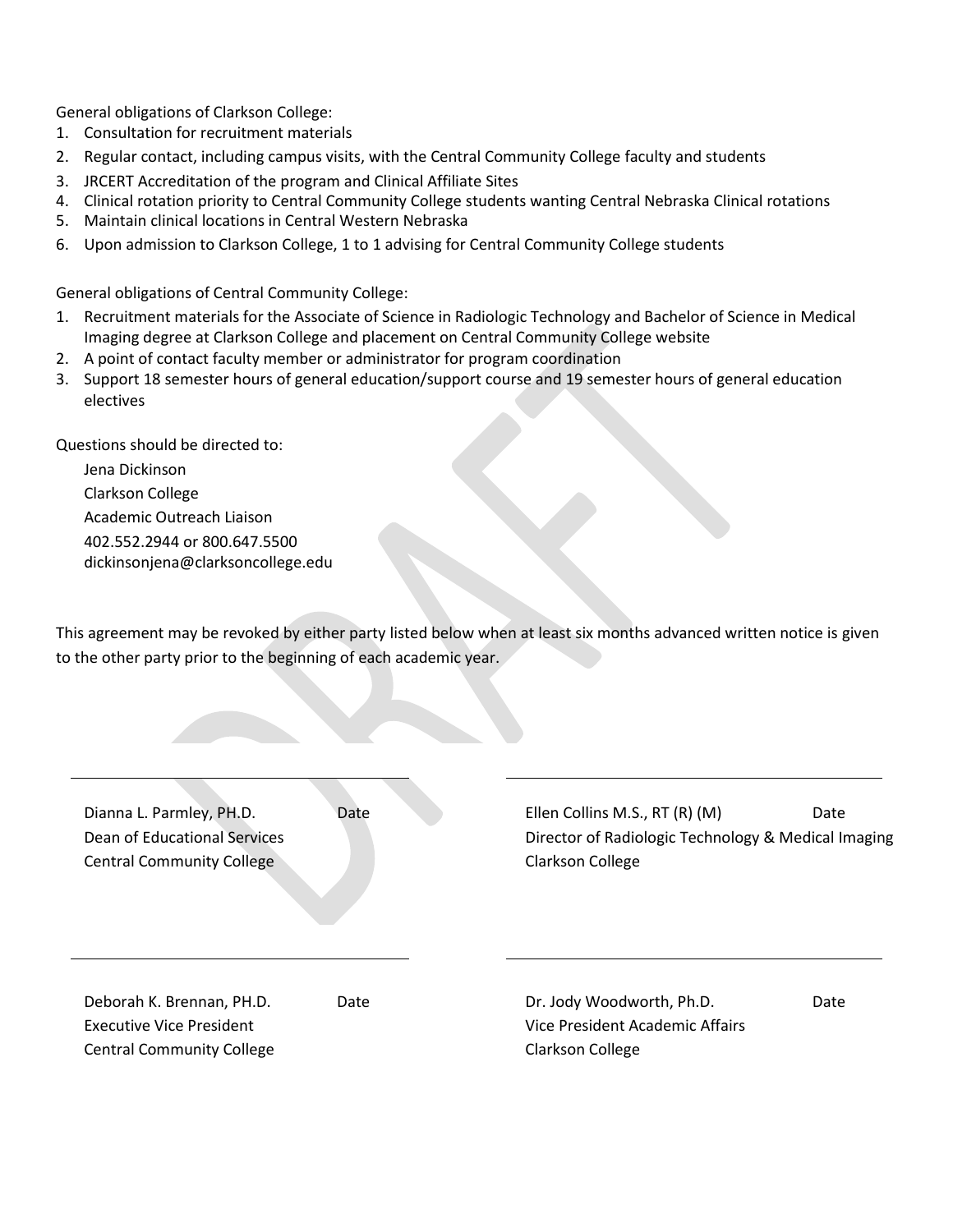Sample Degree Plan Central Community College & Clarkson College

# **Associate of Science in Radiologic Technology, Bachelor of Science in Medical Imaging**

Effective Fall 2013

Student Name ID # Date

| <b>PROGRAM</b>                                | <b>HOURS REQUIRED FOR GRADUATION</b> |
|-----------------------------------------------|--------------------------------------|
| Associate of Science in Radiologic Technology | 73 semester hours                    |
| Dual Radiologic Technology/Medical Imaging    | 125 semester hours                   |
| Imaging Informatics certificate               | 12 semester hours                    |

### **General Education & Support Courses**

#### **Radiologic Technology** 15 semester hours

#### **Dual Radiologic Technology/Medical Imaging** 18 semester hours

The following courses must be completed with a "C-" or higher.

| <b>COURSE</b>  | <b>COURSE TITLE</b>                                           | <b>HOURS</b> | <b>INSTITUTION</b> | <b>SEMESTER COMPLETED</b> | <b>GRADE</b> |
|----------------|---------------------------------------------------------------|--------------|--------------------|---------------------------|--------------|
| <b>BI 211</b>  | Anatomy                                                       | 4            | CCC                |                           |              |
| <b>BI 213</b>  | Physiology                                                    |              | CCC                |                           |              |
| EN 101         | <b>English Composition I</b>                                  |              | CCC                |                           |              |
| EN 102         | English Composition II OR Literature**<br>100 level or higher | 3            | CCC                |                           |              |
| MA 120         | College Algebra                                               | 3            | CCC                |                           |              |
| <b>GEN 105</b> | <b>Medical Terminology</b>                                    |              | CCC                |                           |              |

\*\* Medical Imaging students only.

### **General Education Electives**

#### **Dual Radiologic Technology/Medical Imaging** 19 semester hours

The following courses must be completed with a "C-" or higher.

| <b>COURSE</b> | <b>COURSE TITLE</b>                 | <b>HOURS</b> | <b>INSTITUTION</b> | <b>SEMESTER COMPLETED</b> | <b>GRADE</b> |
|---------------|-------------------------------------|--------------|--------------------|---------------------------|--------------|
|               | Applied Statistics*                 | 3            | <b>CCC</b>         |                           |              |
|               | General Chemistry I*                | 4            | <b>CCC</b>         |                           |              |
|               | Social Problems*                    | 3            | <b>CCC</b>         |                           |              |
|               | Medical Ethics & Law*               |              | <b>CCC</b>         |                           |              |
|               | <b>Statistical Process Control*</b> | 3            | <b>CCC</b>         |                           |              |
|               | Beginning Spanish I*                | 5            | <b>CCC</b>         |                           |              |
|               |                                     |              |                    |                           |              |

\*Example of general education electives but are not required.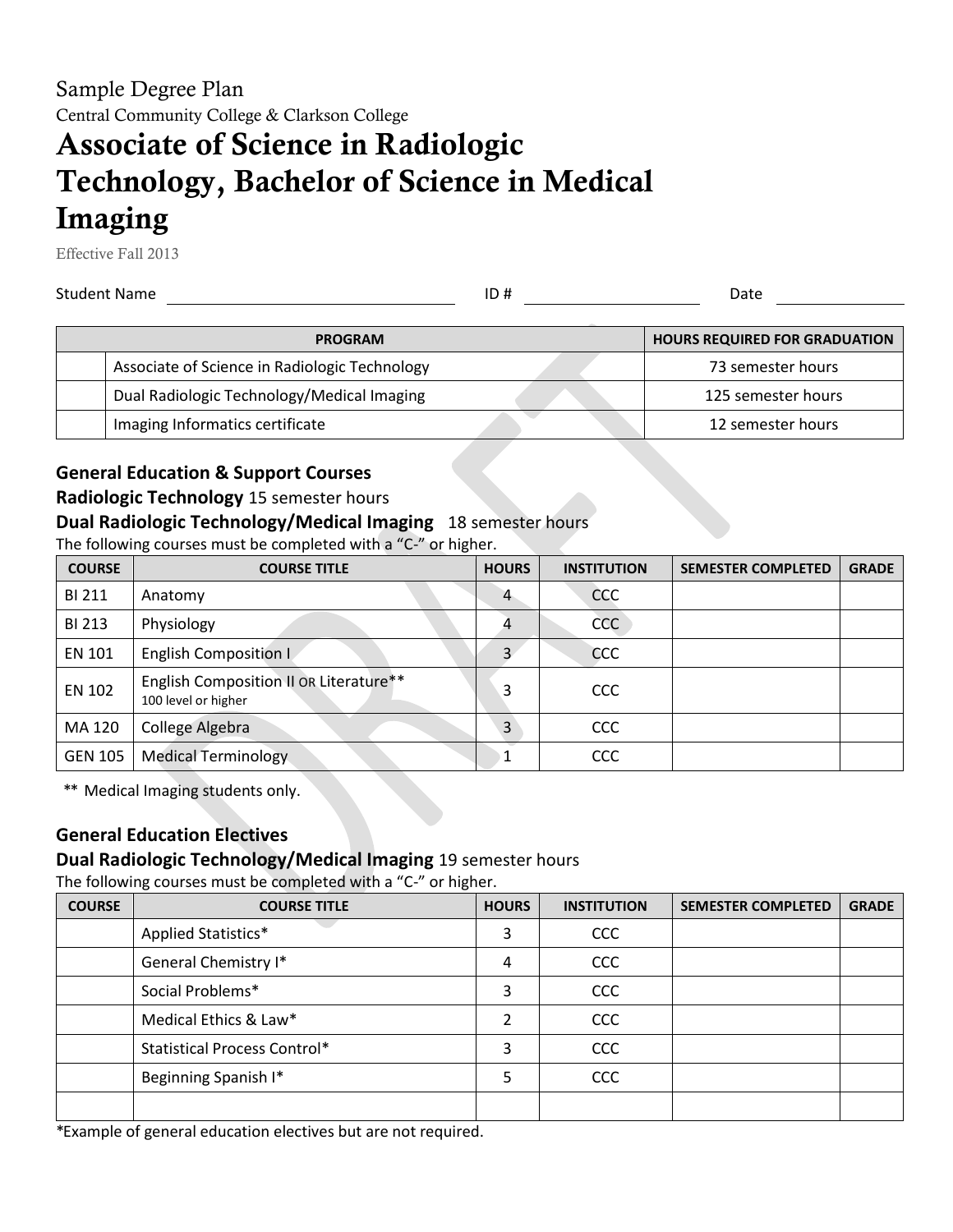#### **Core Courses** 9 semester hours **COLLECT 10** and the set of the set of the set of the set of the set of the set of the set of the set of the set of the set of the set of the set of the set of the set of the set of the set

| <b>COURSE</b> | <b>COURSE TITLE</b>                                                    | <b>HOURS</b> | <b>INSTITUTION</b> | <b>SEMESTER COMPLETED</b> | <b>GRADE</b> |
|---------------|------------------------------------------------------------------------|--------------|--------------------|---------------------------|--------------|
| HC 104*       | Core I: Effective Interactions in the World<br>of Health Care          |              | Clarkson College   | Fall/Spring/Summer        |              |
| HC 204*       | Core II: A Cultural History of the Healing Arts                        |              | Clarkson College   | Fall/Spring/Summer        |              |
| HC 304*       | Core III: Ethical and Cultural Frontiers in U.S.<br><b>Health Care</b> |              | Clarkson College   | Fall/Spring/Summer        |              |

#### **Radiologic Technology Major Courses** 49 semester hours

The following courses must be completed with a "C-" or higher.

The following courses must be completed with a "C-" or higher.

| <b>COURSE</b>      | <b>COURSE TITLE</b>                    | <b>HOURS</b>   | <b>INSTITUTION</b>      | <b>SEMESTER COMPLETED</b> | <b>GRADE</b> |
|--------------------|----------------------------------------|----------------|-------------------------|---------------------------|--------------|
| RT 101             | Intro to Radiologic Technology         | $\overline{2}$ | <b>Clarkson College</b> | Fall                      |              |
| RT 105             | <b>Patient Care</b>                    | 2 <sup>2</sup> | <b>Clarkson College</b> | Fall                      |              |
| <b>RT</b><br>105LB | Patient Care Lab                       | $\mathbf{1}$   | <b>Clarkson College</b> | Fall                      |              |
| RT 110             | Radiographic Procedures I              | $\overline{3}$ | Clarkson College        | Spring                    |              |
| <b>RT</b><br>110LB | Radiographic Procedure I Lab           | $\mathbf{1}$   | <b>Clarkson College</b> | Spring                    |              |
| RT 120             | Radiographic Exposures I               | $\overline{3}$ | <b>Clarkson College</b> | Spring                    |              |
| <b>RT</b><br>120LB | Radiographic Exposures I Lab           | 1              | <b>Clarkson College</b> | Spring                    |              |
| RT 125             | Radiographic Exposures II              | $\overline{3}$ | Clarkson College        | Summer                    |              |
| <b>RT</b><br>125LB | Radiographic Exposures II Lab          | $\mathbf{1}$   | <b>Clarkson College</b> | Summer                    |              |
| RT 140             | Radiographic Procedures II             | 3              | Clarkson College        | Summer                    |              |
| <b>RT</b><br>140LB | Radiographic Procedure II Lab          | 1              | Clarkson College        | Summer                    |              |
| RT 245             | <b>Radiologic Procedures III</b>       | $\overline{2}$ | Clarkson College        | Fall                      |              |
| RT 250             | <b>Radiologic Pathology</b>            | $\overline{2}$ | Clarkson College        | Fall                      |              |
| RT 260             | <b>Radiation Physics</b>               | $\overline{2}$ | Clarkson College        | Fall                      |              |
| RT 265             | Clinical Experience I                  | $\overline{4}$ | Clarkson College        | Fall                      |              |
| RT 270             | <b>Radiation Biology</b>               | 2              | <b>Clarkson College</b> | Summer                    |              |
| RT 275             | Clinical Experience II                 | 8              | Clarkson College        | Spring                    |              |
| RT 276             | Pharmacology for Radiologic Technology | $\overline{2}$ | Clarkson College        | Fall                      |              |
| RT 285             | <b>Clinical Experience III</b>         | 6              | Clarkson College        | Summer                    |              |

### **Medical Imaging Major Courses** 12 semester hours

The following courses must be completed with a "C-" or higher.

| <b>COURSE</b> | <b>COURSE TITLE</b>               | <b>HOURS</b> | <b>INSTITUTION</b>      | <b>SEMESTER COMPLETED</b> | <b>GRADE</b> |
|---------------|-----------------------------------|--------------|-------------------------|---------------------------|--------------|
| MI 330        | Pathophysiology                   |              | Clarkson College        | Fall                      |              |
| MI 410        | <b>Cross Sectional Anatomy I</b>  |              | Clarkson College        | Fall                      |              |
| MI 411        | <b>Cross Sectional Anatomy II</b> |              | <b>Clarkson College</b> | Spring                    |              |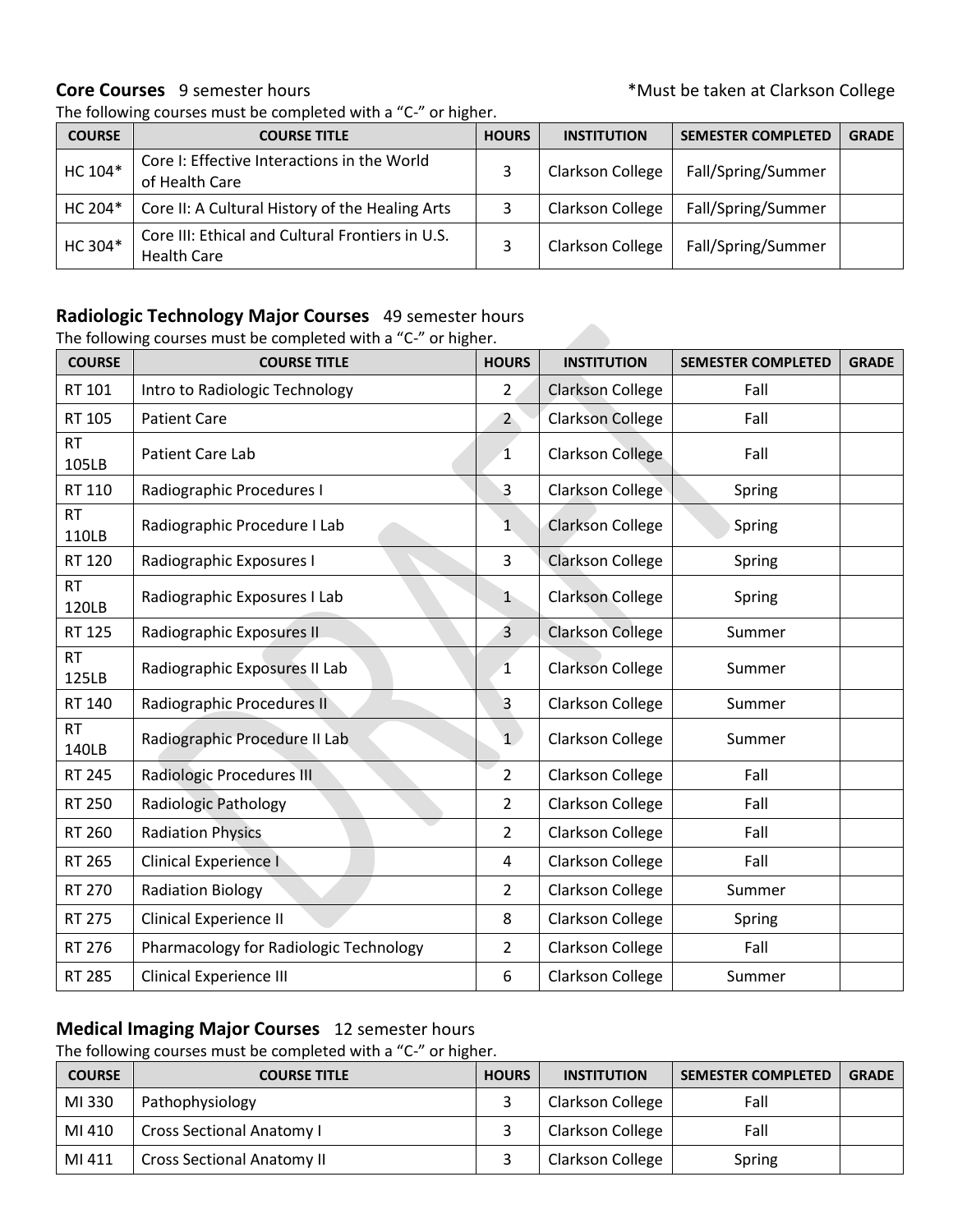| MI 445 | Digital Imaging |  |  | Clarkson College   Fall/Spring/Summer |  |
|--------|-----------------|--|--|---------------------------------------|--|
|--------|-----------------|--|--|---------------------------------------|--|

#### **Medical Imaging Major Courses Electives** 18 semester hours

The following courses must be completed with a "C-" or higher.

| <b>COURSE</b> | <b>COURSE TITLE</b>                          | <b>HOURS</b>   | <b>INSTITUTION</b>      | <b>SEMESTER COMPLETED</b> | <b>GRADE</b> |
|---------------|----------------------------------------------|----------------|-------------------------|---------------------------|--------------|
| MI 304        | Pharmacology and Drug Administration         | 3              | <b>Clarkson College</b> | Summer                    |              |
| MI 312        | Principles of Quality in Medical Imaging     | $\overline{3}$ | Clarkson College        | Summer                    |              |
| MI 385        | <b>CT Externship</b>                         | 3              | Clarkson College        | Fall/Spring/Summer        |              |
| MI 386        | MRI Externship                               | 3              | Clarkson College        | Fall/Spring/Summer        |              |
| MI 387        | Angiography Externship                       | 3              | <b>Clarkson College</b> | Fall/Spring/Summer        |              |
| MI 388        | Mammography Externship                       | 3              | <b>Clarkson College</b> | Fall/Spring/Summer        |              |
| MI 391        | <b>Bone Densitometry Externship</b>          | $\overline{3}$ | Clarkson College        | Fall/Spring/Summer        |              |
| MI 415        | <b>Computed Tomography</b>                   | 3 <sub>1</sub> | <b>Clarkson College</b> | Summer                    |              |
| MI 416        | <b>Computed Tomography Protocols</b>         | 3              | Clarkson College        | Fall                      |              |
| MI 421        | Principles of MRI Physics                    | 3              | <b>Clarkson College</b> | Spring                    |              |
| MI 422        | Principles of MRI Instrumentation            | 3              | <b>Clarkson College</b> | Summer                    |              |
| MI 423        | Angiographic and Interventional Procedures   | 3              | <b>Clarkson College</b> | Spring                    |              |
| MI 427        | Mammography                                  | 3              | Clarkson College        | Fall                      |              |
| MI 432        | <b>Bone Densitometry</b>                     | 3              | <b>Clarkson College</b> | Summer                    |              |
| MI 441        | Medical Imaging Department Management        | 3              | <b>Clarkson College</b> | Spring                    |              |
| MI 446        | Imaging Informatics I                        | $\overline{3}$ | <b>Clarkson College</b> | Fall/Spring/Summer        |              |
| MI 447        | Imaging Informatics II                       | 3              | Clarkson College        | Fall/Spring/Summer        |              |
| MI 448        | <b>Information Technology Fundamentals</b>   | $\overline{3}$ | <b>Clarkson College</b> | Fall/Spring/Summer        |              |
| MI 449        | <b>Imaging Informatics Externship</b>        | $\overline{3}$ | Clarkson College        | Fall/Spring/Summer        |              |
| MI 450        | Advanced Imaging Informatics Externship      | 3              | Clarkson College        | Fall/Spring/Summer        |              |
| MI 475        | <b>Advanced CT Externship</b>                | 3              | Clarkson College        | Fall/Spring/Summer        |              |
| MI 476        | <b>Advanced MRI Externship</b>               | 3              | Clarkson College        | Fall/Spring/Summer        |              |
| MI 477        | <b>Advanced Angiography Externship</b>       | 3              | Clarkson College        | Fall/Spring/Summer        |              |
| MI 478        | <b>Advanced Mammography Externship</b>       | 3              | Clarkson College        | Fall/Spring/Summer        |              |
| MI 481        | <b>Advanced Bone Densitometry Externship</b> | 3              | Clarkson College        | Fall/Spring/Summer        |              |
| MI 492        | Independent Studies in Medical Imaging       | $1 - 4$        | Clarkson College        | Fall/Spring/Summer        |              |